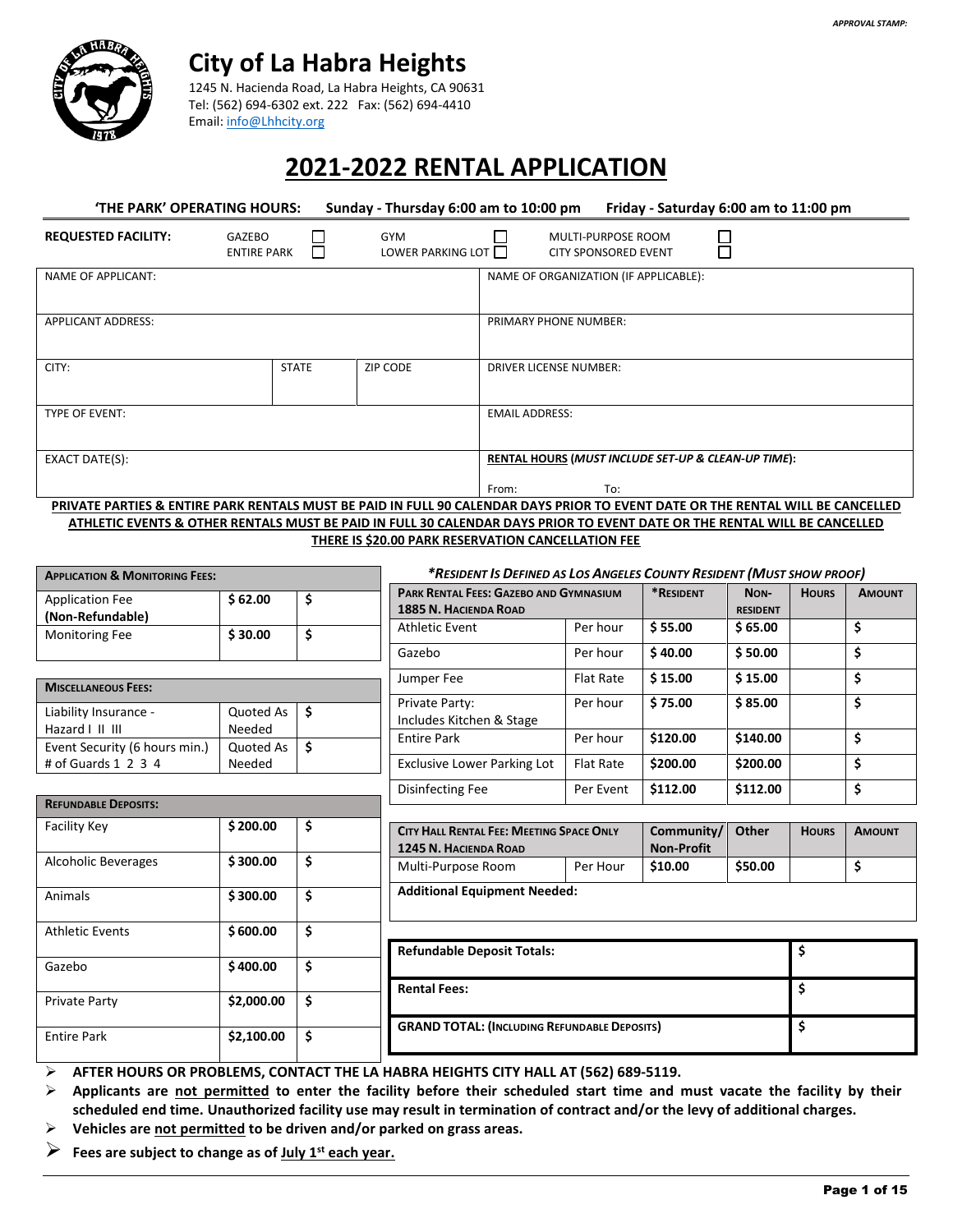| <b>KEYS:</b>   |                  |
|----------------|------------------|
| <b>ISSUED:</b> | <b>RETURNED:</b> |
|                |                  |

#### **FEES RECEIVED:**

| DATE: | PAID: | <b>RECEIPT#:</b> |
|-------|-------|------------------|
| DATE: | PAID: | <b>RECEIPT#:</b> |
| DATE: | PAID: | <b>RECEIPT#:</b> |
| DATE: | PAID: | <b>RECEIPT#:</b> |
| DATE: | PAID: | <b>RECEIPT#:</b> |
| DATE: | PAID: | <b>RECEIPT#:</b> |
| DATE: | PAID: | <b>RECEIPT#:</b> |
| DATE: | PAID: | <b>RECEIPT#:</b> |

#### **IMPORTANT – PLEASE READ BEFORE SIGNING LA HABRA HEIGHTS FACILITY USE HOLD HARMLESS AND INDEMNIFICATION AGREEMENT**

**WHEREAS**, the City of La Habra Heights ("the City") has granted permission to use the City facility and,

**WHEREAS**, in consideration of the use of the facilities, the undersigned is willing to hold the City harmless and to indemnify the City against liability or loss as described below.

**NOW THEREFORE**, the undersigned hereby agrees as follows:

The undersigned, on behalf of himself or herself and any renter/organization identified below, hereby agrees to indemnify, hold harmless, and defend the City, its officers, agents and employees from and against any and all claims, losses, damages, liabilities, costs or expenses, for any death or injury to any person or for any injury to property arising from or related to the use of the City's facilities by the undersigned, by any member of any organization identified below, or by any guest of the undersigned or any organization identified below. Such cost and expense shall include reasonable attorney's fees. This agreement to indemnify, defend, and hold harmless shall apply whether or not the City's negligence, active or passive, its strict liability, or its fault of any kind of in any measure does, or is alleged to, contribute to the claims, losses, damages, liabilities, costs or expenses.

| Print Name: <u>Department</u> of the contract of the contract of the contract of the contract of the contract of the contract of the contract of the contract of the contract of the contract of the contract of the contract of th | Date: _______________ |
|-------------------------------------------------------------------------------------------------------------------------------------------------------------------------------------------------------------------------------------|-----------------------|
| AGENCY: City of La Habra Heights                                                                                                                                                                                                    |                       |
|                                                                                                                                                                                                                                     |                       |
|                                                                                                                                                                                                                                     | Date: __________      |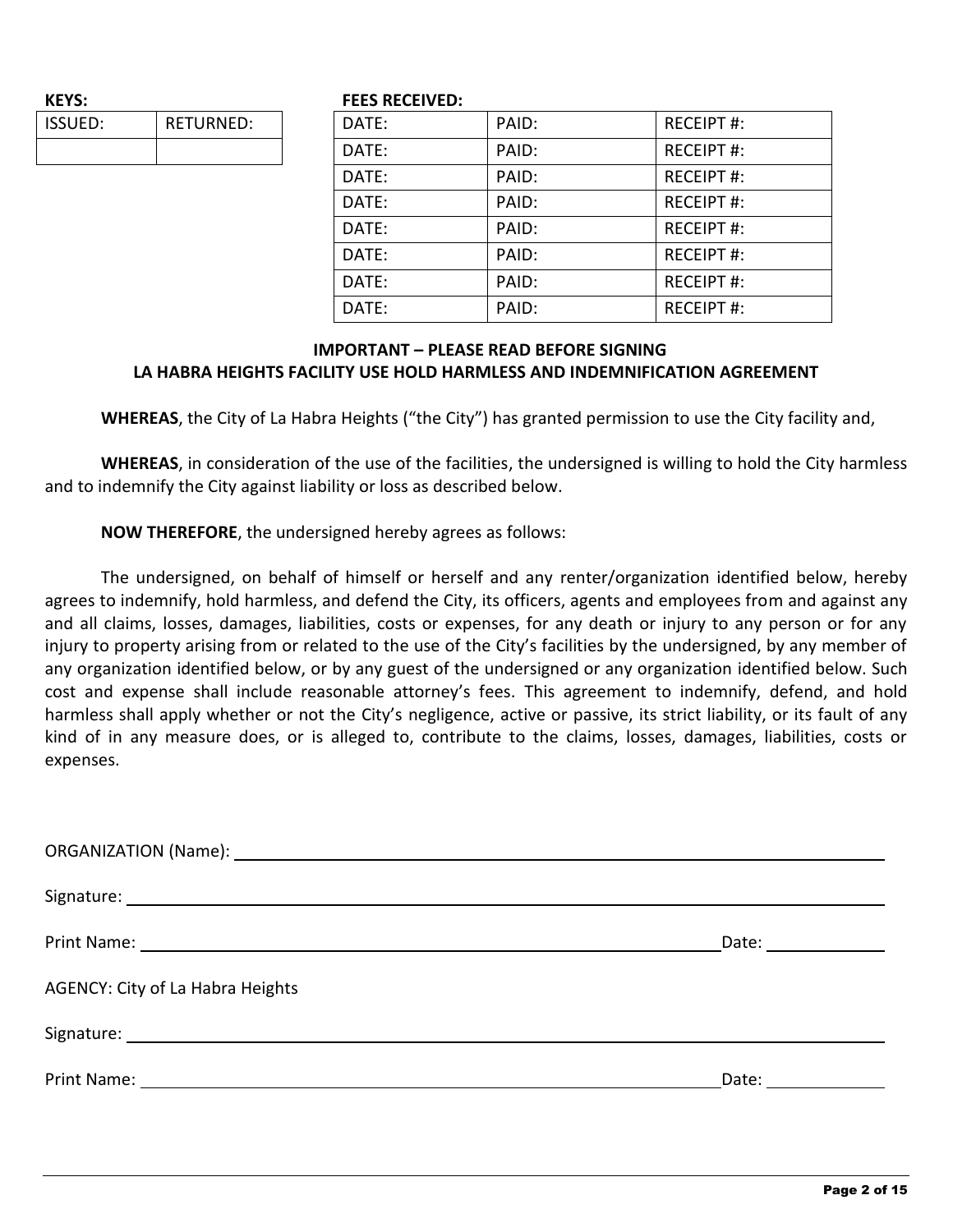#### **FACILITY USE APPLICATION & AGREEMENT**

It is the City of La Habra Heights ("the City") desire that all patrons who periodically use The Park and Multipurpose Room ("The Facility") are able to enjoy the Facility. This agreement has been set in place to achieve that goal.

The person signing this agreement and the renter/organization on whose behalf the Facility rental is being made (collectively the "Renter") are responsible for compliance with this agreement. All Renters are required to read and sign the Facility Use Agreement as part of the rental. A copy of the Facility Use Agreement will be provided. If you have any questions, please notify the City immediately. **Please read carefully, fill out Facility, Renter, and Event sections.**

#### **1.** *FACILITY REQUESTED*

| 2. | <b>RENTER INFORMATION</b>                         |                            |                                                          |                                          |
|----|---------------------------------------------------|----------------------------|----------------------------------------------------------|------------------------------------------|
|    |                                                   |                            |                                                          |                                          |
|    |                                                   |                            |                                                          |                                          |
|    |                                                   |                            |                                                          |                                          |
|    |                                                   |                            |                                                          |                                          |
|    |                                                   |                            |                                                          |                                          |
| 3. | <b>EVENT INFORMATION</b>                          |                            |                                                          |                                          |
|    |                                                   |                            |                                                          |                                          |
|    |                                                   |                            |                                                          |                                          |
|    | Will there be vendors? Yes $\square$ No $\square$ |                            | Will food be served?                                     | Yes $\Box$ No $\Box$                     |
|    | • Jumper                                          | Yes $\square$ No $\square$ | Will food be sold?                                       | Yes $\square$ No $\square$               |
|    | $\bullet$ Food                                    | Yes $\square$ No $\square$ | Will alcohol be served? Yes $\square$ No $\square$       |                                          |
|    | • Rental Company Yes $\Box$ No $\Box$             |                            | Will alcohol be sold?                                    | Yes $\square$ No $\square$               |
|    | • Petting zoo Yes $\Box$ No $\Box$                |                            | Will minors be present? Yes $\Box$ No $\Box$             |                                          |
|    | Active LHH Business License Yes □ No □            |                            | <b>City Use Only:</b>                                    |                                          |
|    | Will there be live music/DJ? Yes $\Box$ No $\Box$ |                            | <b>Business License verified:</b>                        | Yes $\square$ No $\square$ N/A $\square$ |
|    | Open to the public?                               | $Yes \Box No \Box$         | Food Vendor(s) approved: Yes $\Box$ No $\Box$ N/A $\Box$ |                                          |
|    | Admission fee charged? Yes $\square$ No $\square$ |                            | Booth Sales approved: Yes $\Box$ No $\Box$ N/A $\Box$    |                                          |
|    |                                                   |                            | Health Permits submitted:                                | Yes $\square$ No $\square$ N/A $\square$ |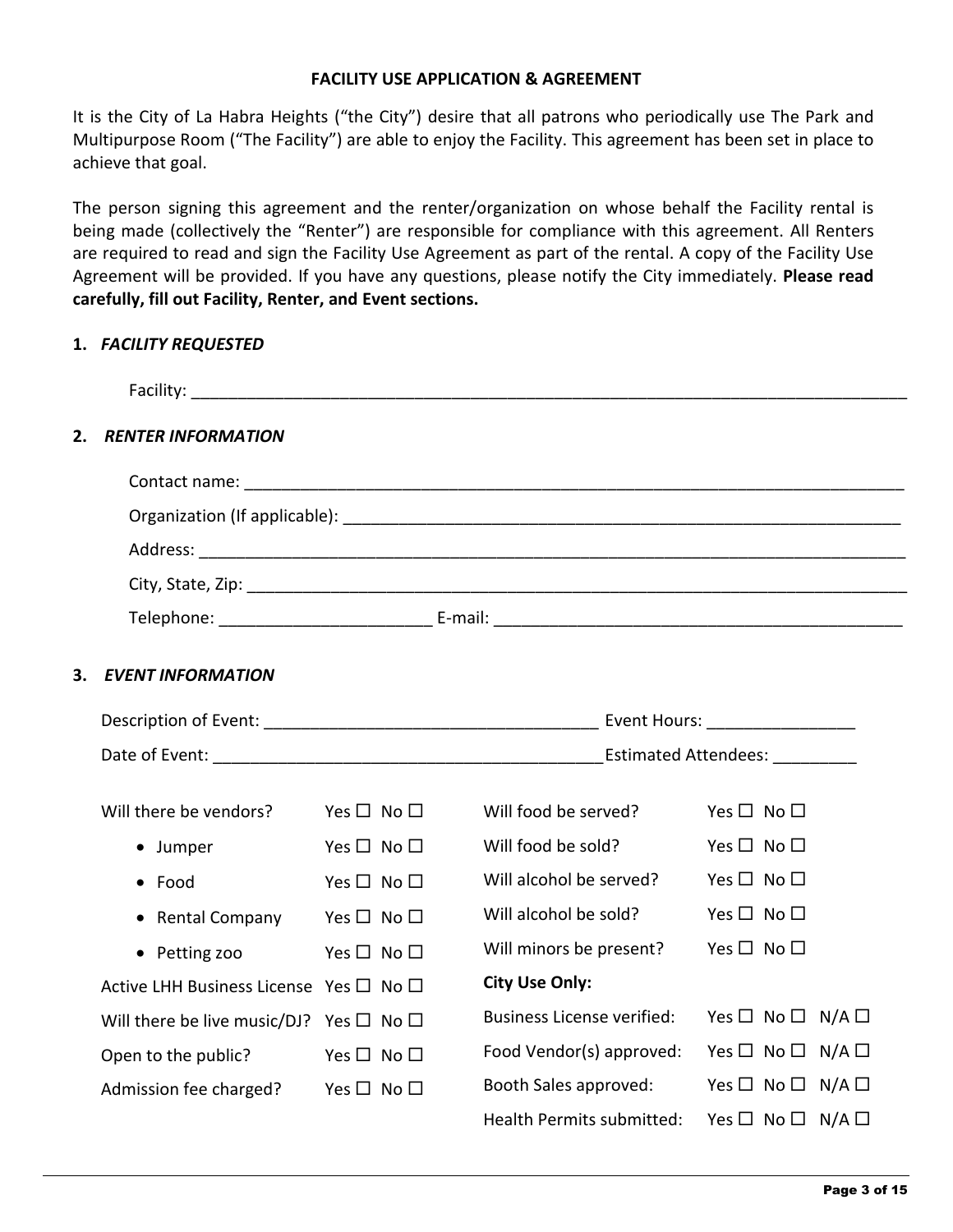## **IMPORTANT**

The information provided in this AGREEMENT is true and correct. I have read and understand this AGREEMENT and agree to all the aforementioned rules, regulations, and conditions of use. When signing on behalf of RENTER/ORGANIZATION, I confirm I am an authorized agent of the RENTER/ORGANIZATION submitting this AGREEMENT and am authorized to sign this AGREEMENT on its behalf.

|                                  | Date: ________________ |
|----------------------------------|------------------------|
| AGENCY: City of La Habra Heights |                        |
|                                  |                        |
|                                  | Date: __________       |

## **FACILITY USE AGREEMENT**

The RENTER is responsible for compliance with this AGREEMENT and is required to read, sign, and date the AGREEMENT as part of the rental.

In consideration of the mutual covenants and conditions contained herein, the parties do hereby agree as follows:

#### **I. TERMS OF AGREEMENT**

The AGENCY grants RENTER/ORGANIZATION the right to use The Park Facility located at 1885 N. Hacienda Road, La Habra Heights, CA 90631 for

(Describe use, e.g., Birthday party, wedding, NJB/youth basketball, adult league name/sport, etc.)

for the period of time: Begin date:  $\qquad \qquad$  End date:  $\qquad \qquad$ 

This AGREEMENT may be terminated at any time by either party giving to the other party at least fifteen (15) days written notice of termination. The AGENCY may renew this AGREEMENT annually, provided the RENTER/ORGANIZATION operates the FACILITY in conformance with all regulations applicable thereto.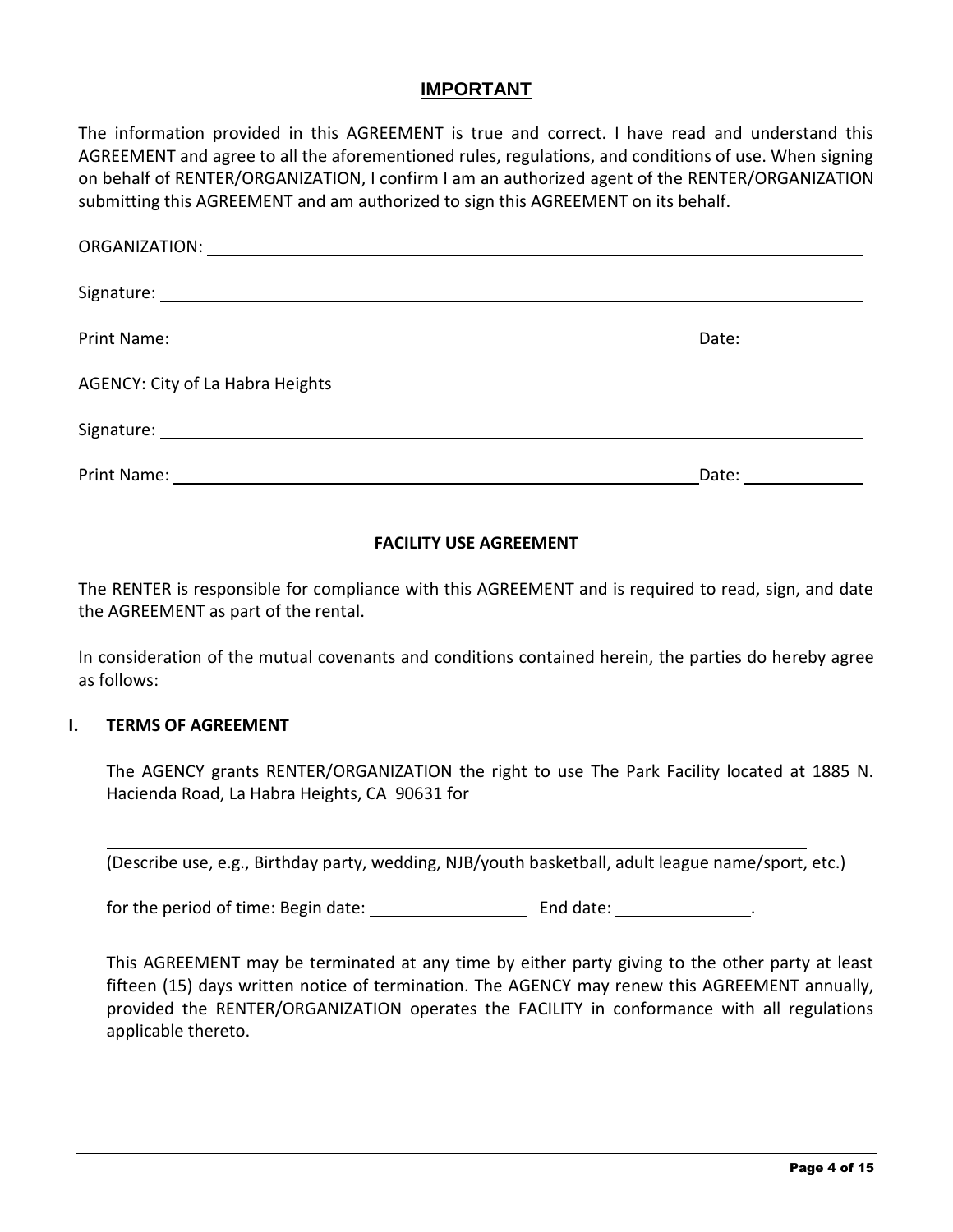#### **II. USE OF FACILITY**

The ORGANIZATION shall have the non-exclusive right to use the FACILITY. Organization's right to use the FACILITY will begin on the above stated date and upon submission of the following to the AGENCY:

- A. Completed and signed facility use agreement.
- B. Complete list of names, addresses, and telephone numbers of the current board of directors or other responsible persons of the ORGANIZATION.
- C. A copy of the articles of incorporation, 501(c)(3) designation from the IRS, or a nonprofit designation from the California Franchise Tax Board and/or the California Secretary of State.
- D. Master calendar of events
- E. One copy of the certificate(s) of insurance and all applicable endorsements.

The above requested documents must be submitted at least two (2) weeks prior to use. If the documents are not submitted, the AGENCY may withhold use of the FACILITY.

#### **III. RESERVATIONS**

1. Renter's desirous use of the Facility should make reservations well in advance of the intended date of use. Demand for facilities is high and dates fill quickly. Rental are on a first come, first serve basis. The City does not hold dates. Events shall not be booked more than a year in advance.

| <b>QUARTER</b> | <b>START OF RESERVATION</b> | <b>EVENT DATES</b> |  |  |
|----------------|-----------------------------|--------------------|--|--|
| First          | October 1                   | January – March    |  |  |
| Second         | January 1                   | April – June       |  |  |
| <b>Third</b>   | April 1                     | July – September   |  |  |
| Fourth         | July 1                      | October - December |  |  |

2. Athletic Events shall be booked on a quarterly based schedule:

- 3. A Facility is not considered rented until (1) Renter delivers to the City the application, Facility Use Agreement, rental fee, deposit, certificate of insurance, written evidence of permits and licenses, and any other items deemed necessary by the City; and (2) the City, in its sole discretion, approves such rental in writing.
- 4. A person who is at least eighteen (18) years of age must sign this agreement. If alcohol is served, a person who is at least twenty-one (21) years of age must sign this agreement.
- 5. Renter shall provide the City Manager or his/her designee with a single contact who is to serve as the representative for Renter's activities.
- 6. Renter shall be responsible for securing all required permits and licenses.
- 7. The facility shall be used for the purpose stated in this agreement and no other use will be permitted.
- 8. Renter shall be responsible for picking up the keys to the Facility, if any, from City Hall prior to the event. Renter shall return keys within **72** hours following the event. Any keys returned after **72** hours will automatically forfeit key deposit.
- 9. Rental Companies/Vendors must have an active City business license.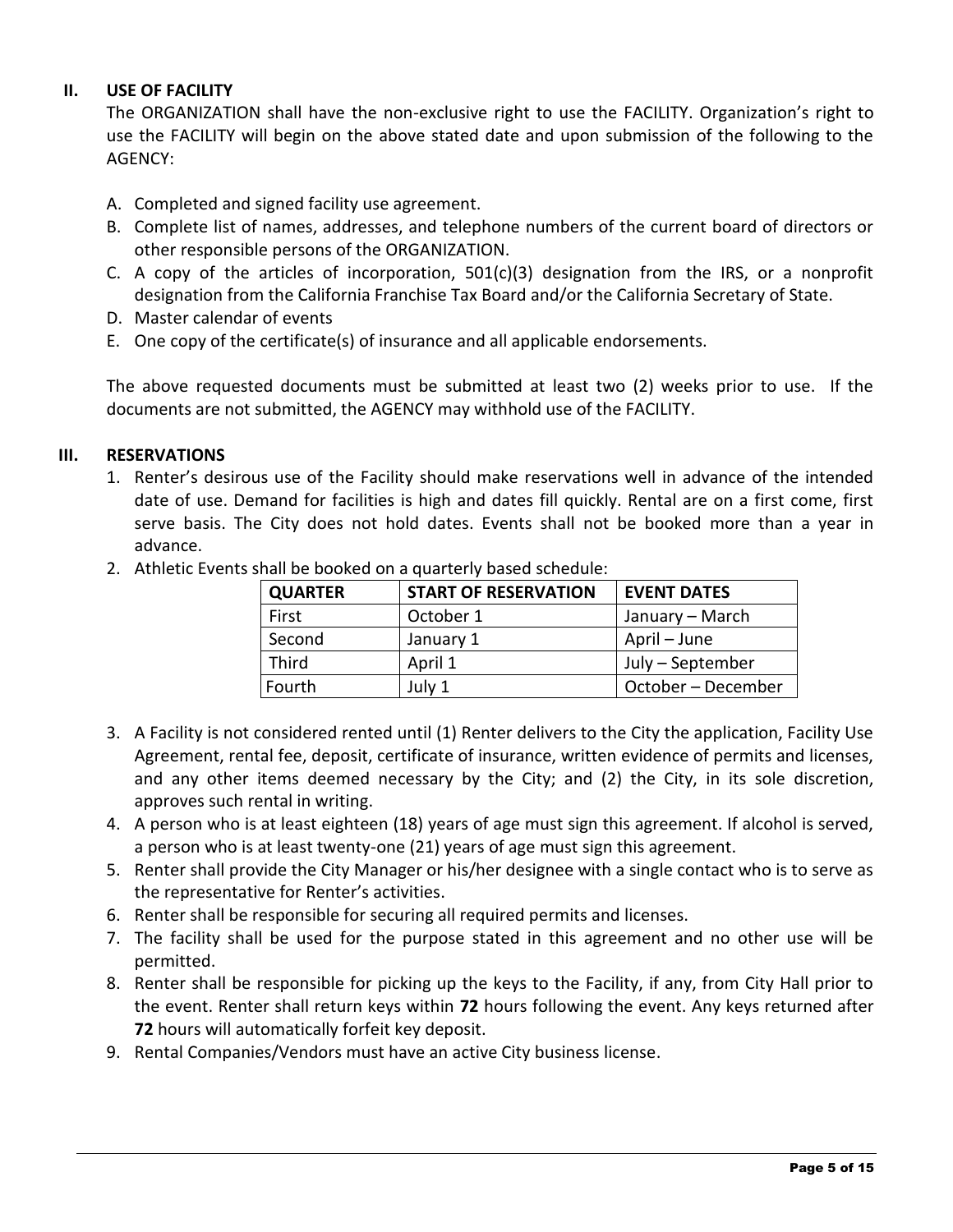#### **IV. FEES**

- 1. AGENCY may require a rental fee and/or a deposit from RENTER/ORGANIZATION.
- 2. AGENCY may charge an additional amount of double the regular rental rate for continuing past the ending time stated in this AGREEMENT.
- 3. RENTER/ORGANIZATION is responsible for any lost keys and any costs AGENCY incurs to replace and/or re-key the FACILITY.
- 4. In the event FACILITY is left damaged, RENTER/ORGANIZATION shall be charged for any and all janitorial and/or repair fees incurred by AGENCY as a result of same, and those fees shall be billed to RENTER/ORGANIZATION.
- 5. Fees are subject to change as of July 1 each year.
- 6. The City may charge an additional amount or double the regular rental rate for any event continuing past the end time stated in this agreement. This includes clean-up and/or not locking facility door(s) during approved rental hours
- 7. Renter is responsible for lost keys, and any costs that the City might incur to replace and/or rekey the Facility.
- 8. In the event the Facility is left damaged, Renter shall be charged for any and all janitorial and/or repair fees incurred by the City as a result and fees exceeding deposit amounts shall be billed to Renter.
- 9. If Renter violates any part of this agreement or reports false information to the City, the City may refuse Renter further use of the Facility and Renter shall forfeit a portion of or all of the rental fee and/or the deposit.

## **V. CANCELLATION**

- 1. Any person or agency holding a reservation for the use of a Facility and desiring to cancel such reservation will be subject to the cancellation fee and the City may withhold a portion of or the entire rental fee for the Facility.
- 2. All Athletic events must cancel at least seven (7) days before event date to receive a full rental refund. Events cancelled less than seven (7) days will result in a forfeit of fees.
- 3. All private parties and park rentals must cancel at least ninety (90) days before event date to receive a full rental refund of the Facility Use Fee (excluding application fee), Miscellaneous Fee, and refundable deposit. A cancellation fee will apply.

## **VI. RESPONSIBILITY FOR ACTIVITIES**

The RENTER/ORGANIZATION shall provide the necessary personnel to supervise and conduct the activities at the FACILITY as set forth in this AGREEMENT and shall furnish and supply any and all equipment and material(s), which may be necessary for such activities conducted at the FACILITY.

## **VII. RESPONSIBILITY OF FACILITY**

- A. RENTER/ORGANIZATION agrees to observe all rules and regulations as set forth in this AGREEMENT.
- B. Modifications to Facilities. The removal, alteration, painting, or addition to any facility or grounds, and construction of any kind to existing structures must be approved by AGENCY. This will include any proposed changes altering design or appearance of the existing landscape of demised premises. No trees, shrubs, or ground covers shall be planted, trimmed, or removed without written consent from the AGENCY. Any requests to modify or improve park facilities shall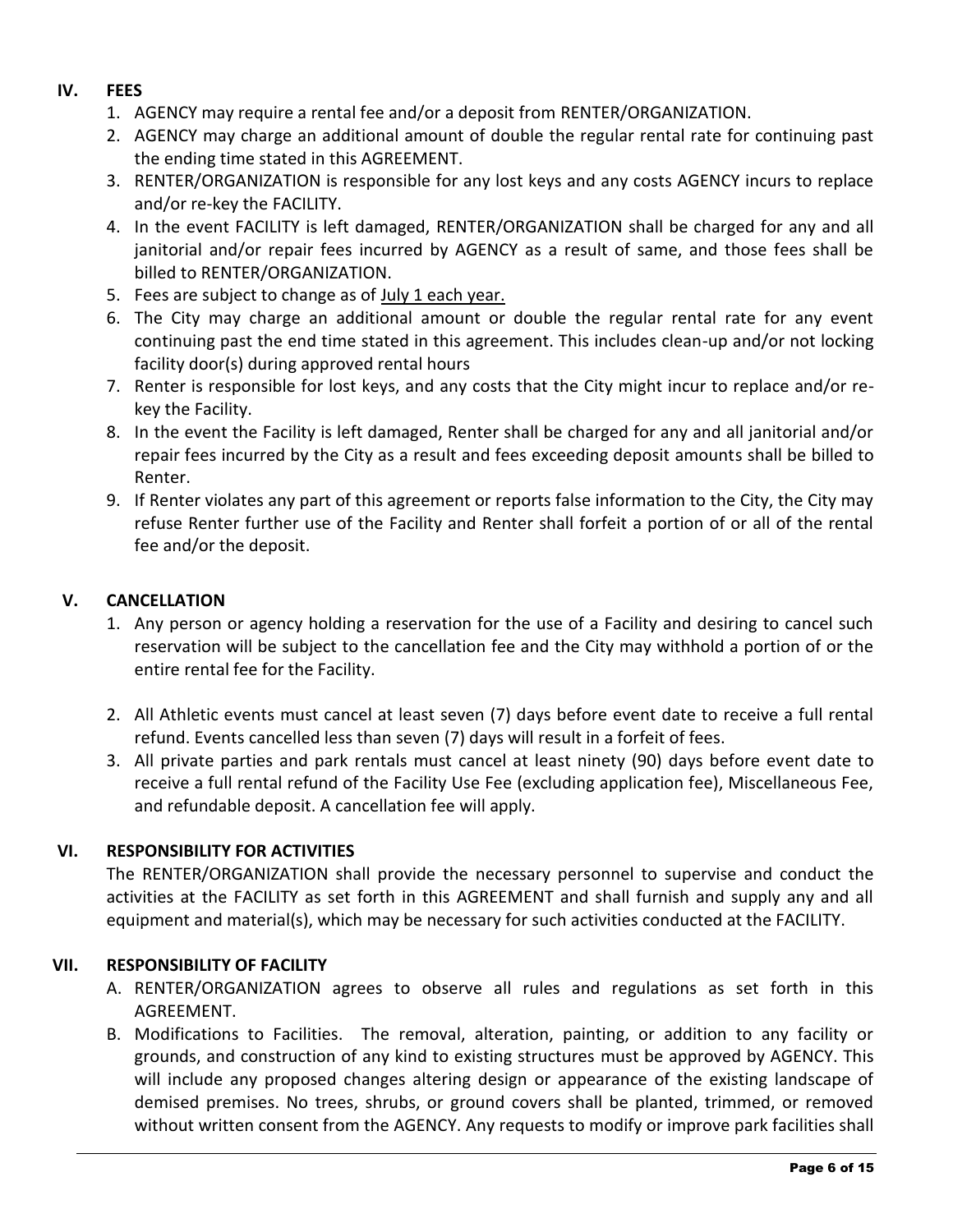be submitted for approval to the Public Works Department, or other designated AGENCY department, at least sixty (60) days prior to the date of any proposed changes.

- C. RENTER/ORGANIZATION agrees to erect no fences or advertising matter of any kind on AGENCY grounds without prior approval by the AGENCY.
- F. NO altering of sprinklers without authorization.
- G. Any damages to the FACILITY caused by RENTER/ORGANIZATION or its use of the FACILITY, will be the RENTER/ORGANIZATION'S responsibility to replace or repair. In the event RENTER/ORGANIZATION fails or refuses to replace or repair damage, AGENCY may cause such replacement and/or repair to be undertaken and RENTER/ORGANIZATION agrees to reimburse AGENCY for the costs incurred to do so.
- H. All locks must be standard agency locks and must not be replaced by any other lock.
- I. RENTER/ORGANIZATION are responsible for cleaning areas used, including daily trash produced by the event.
- J. RENTER/ORGANIZATION is solely responsible for supervising and controlling all individuals at the FACILITY and adjoining property during the use of the FACILITY. This includes, but is not limited to, players, participants, referees, and spectators. AGENCY is not responsible for providing this supervision. However, AGENCY may evict individuals from the FACILITY if their conduct is not in the best interest of the public or is deemed to be detrimental in any way.
- K. Any violation of this AGREEMENT by RENTER/ORGANIZATION and/or any league run by RENTER/ORGANIZATION using the FACILITY, shall lose their privilege and use of the FACILITY.

## **VIII. COMPLIANCE WITH ALL APPLICABLE LAWS, RULES, REGULATIONS**

- 1. RENTER/ORGANIZATION shall comply with all local, state, and federal laws and regulations related to the use of the FACILITY and public gatherings.
- 2. RENTER/ORGANIZATION agrees to abide by all applicable local, federal, and state accessibility standards and regulations.
- 3. RENTER/ORGANIZATION agrees it is solely responsible for reviewing and ensuring compliance with all applicable public health rules, regulations, orders, and/or guidance in effect at the time of the use of the FACILITY, for example, use of appropriate sanitation practices, physical distancing, limits on the size of gatherings, etc.
- 4. AGENCY reserves the right to immediately revoke RENTER/ORGANIZATION'S right to use of the FACILITY should RENTER/ORGANIZATION fail to comply with any provision of this section.

**NOTE:** Specific to the COVID-19 pandemic, RENTER/ORGANIZATION may require all attendees of the event to provide RENTER/ORGANIZATION proof of vaccination or a negative test within 72 hours of the event. Prior to the start of the event, RENTER/ORGANIZATION may provide AGENCY with written confirmation of compliance with this provision attesting to RENTER/ORGANIZATION'S verification of proof of vaccination or negative test of all guests attending the event.

## **IX. USE OF PREMISES**

The FACILITY shall be used only for those athletic events as set forth in Sections I and II above. RENTER/ORGANIZATION shall not permit the FACILITY or any part thereof to be used for:

- 1. The conduct of any offensive, noisy, or dangerous activity.
- 2. The creation or maintenance of a public nuisance.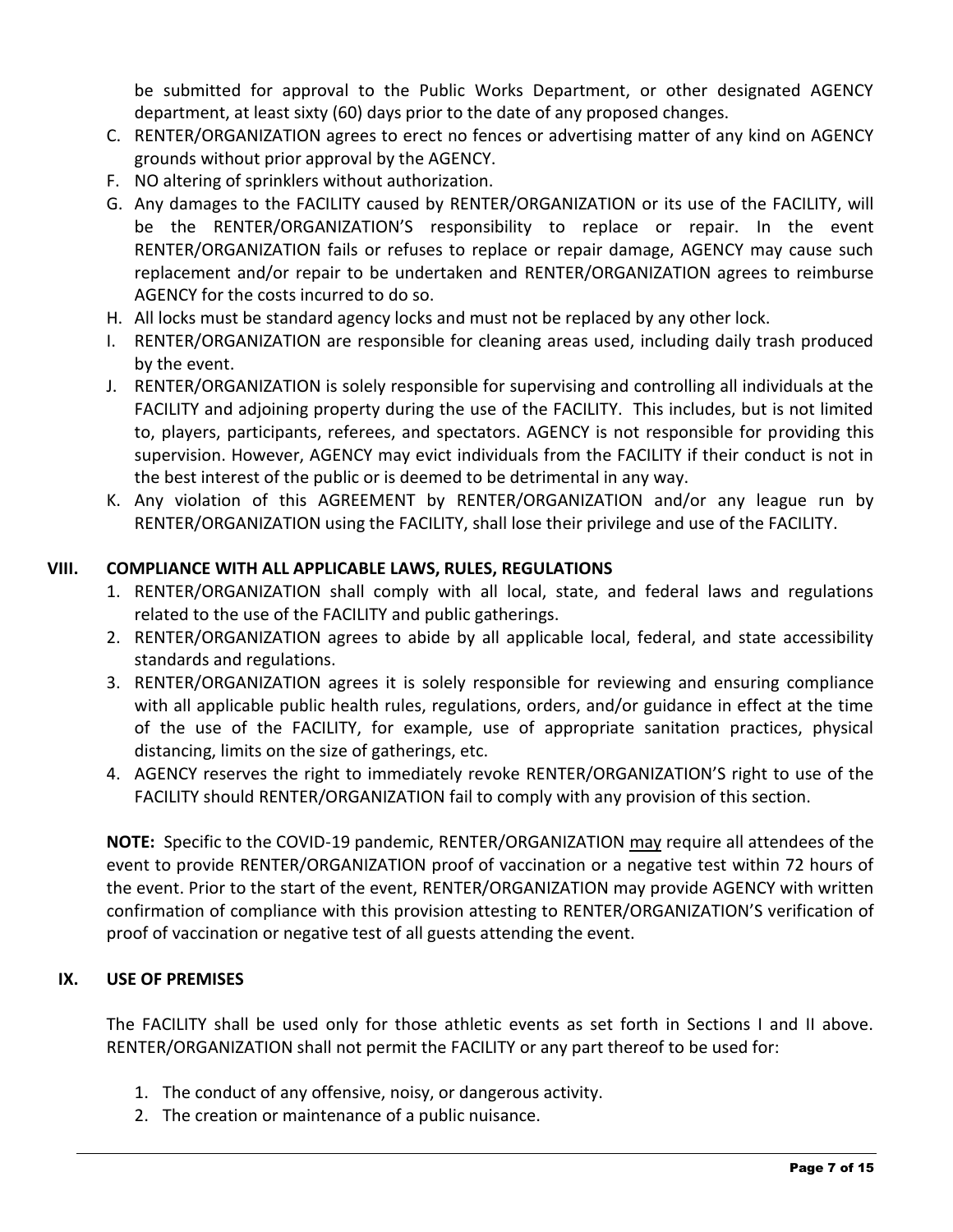- 3. Anything which fails to comply with public regulations or rules of any public authority at any time, applicable to the FACILITY.
- 4. Any purpose or in any manner which will obstruct, interfere with, or infringe upon the rights of the residents of adjoining properties.

## **X. EXCLUSIVE RIGHT**

This AGREEMENT does not give the RENTER/ORGANIZATION any right to the exclusive use of the FACILITY, restrooms, or any other public facility. RENTER/ORGANIZATION agrees that the rights herein granted shall not be assigned to or transferable to any persons, teams, or leagues.

## **XI. MAINTENANCE**

- A. RENTER/ORGANIZATION shall be responsible for all damages or injury to property or equipment caused by the RENTER/ORGANIZATION, its agents, employees, volunteers, participants and/or any other individual at the FACILITY during RENTER/ORGANIZATION'S use of the FACILITY.
- B. All maintenance, such as preparation and set up of temporary equipment will be performed by RENTER/ORGANIZATION.
- C. RENTER/ORGANIZATION is responsible for the FACILITY being free of trash and/or debris caused by group usage upon conclusion of each day's use.
- D. RENTER/ORGANIZATION is required to report any damage to persons or property or acts of vandalism to the AGENCY immediately.
- E. RENTER/ORGANIZATION is required to pay a COVID-19 disinfecting service fee per event. The cleaning crew shall disinfect high-touch surfaces which include counters, tables, doorknobs, light switches, restrooms, and entry areas. Sanitation will adhere to COVID-19 guidance and cleaning protocol recommended by the Centers for Disease Control and Prevention (CDC). All cleaning and sanitation chemicals have been approved per the state guidelines as capable of neutralizing the Novel Coronavirus. The COVID-19 disinfecting services will likely span the length of the health emergency.

## **XII. INSPECTION**

- A. RENTER/ORGANIZATION may inspect the FACILITY prior to each use to ensure that it is free from any defects and/or hazards that may pose a danger to participants, spectators, and/or any other person who is at the FACILITY as part of the RENTER/ORGANIZATION'S use of the FACILITY. RENTER/ORGANIZATION shall immediately notify AGENCY of any defect or hazard identified so that the AGENCY has sufficient time to warn of the defect or hazard and/or remediate the defect or hazard prior to RENTER/ORGANIZATION'S use of the FACILITY. RENTER/ORGANIZATION agrees that should it fail to conduct any such inspection and/or fail to timely notify AGENCY of any defect or hazard identified, RENTER/ORGANIZATION shall be solely responsible for any damage or injury, whether to persons or property, arising from the defect or hazard.
- B. AGENCY shall have the right to enter the FACILITY utilized hereunder as needed. However, AGENCY's exercise of the right to enter shall not create any duty on the party of the AGENCY to inspect the FACILITY for defects or hazards under Section A herein.

## **XIII. IMPROVEMENTS**

- 1. The removal, alteration, or addition to any facility or grounds and construction of any kind to existing structures must be approved and performed by the AGENCY.
- 2. Furthermore, all requests for removal, alteration, or addition to any facility or grounds, or for construction and painting of any kind to existing structures must be submitted to the AGENCY for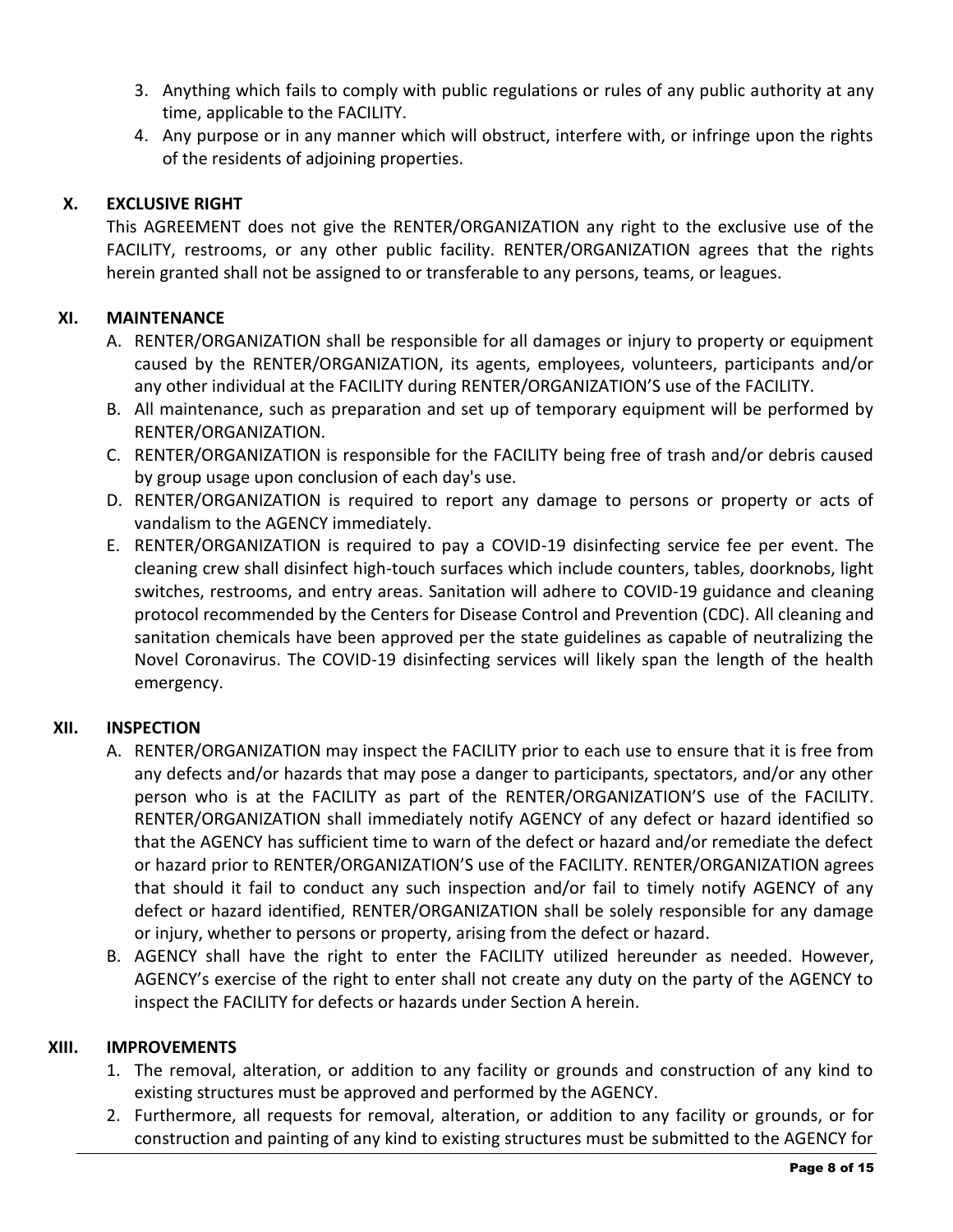consideration and review at least sixty (60) days prior to the date any proposed change(s) is/are needed.

- 3. Assistance by the RENTER/ORGANIZATION, its agents, employees, or its participants with any such removal, alteration, addition, painting, or construction shall be solely at the discretion and with prior written consent of the AGENCY.
- 4. Nothing in this section shall be interpreted as prohibiting the normal maintenance of the facility by the RENTER/ORGANIZATION as specified in this section.

## **XIV. TITLE TO IMPROVEMENTS**

All alterations and additions to the FACILITY or surrounding grounds and all construction of any kind to existing structures of the FACILITY shall become the property of the AGENCY. Nothing contained in this paragraph shall authorize the RENTER/ORGANIZATION to make or place any alterations, changes, or improvements on the FACILITY without the prior written consent of the AGENCY.

#### **XV. SIGNS**

No signs shall be erected on the FACILITY described herein unless written approval is obtained from the AGENCY. Such a request for approval shall be directed to the Public Works Department. No sponsor advertising sign shall be installed on buildings or grounds without the prior written consent of the AGENCY.

#### **XVI. TERMINATION OF THIS AGREEMENT**

RENTER/ORGANIZATION or AGENCY may terminate this AGREEMENT by serving on the other party such written termination at least fifteen (15) days in advance of such termination at any time.

#### **XVII. NOTICE**

All notices respecting this AGREEMENT shall be served by certified mail, postage prepaid to the agency or organization address on file. Notice shall be deemed to have been served forty-eight (48) hours after the same has been deposited in the United States Postal Service.

#### **XVIII. ATTORNEY'S FEES**

Should any litigation or other legal action be commenced between the parties hereto to interpret or enforce the provisions of this AGREEMENT, in addition to any other relief to which the party may be entitled in law or equity, the prevailing party in such litigation or legal action shall be entitled to recover costs of suit and reasonable attorney's fees.

#### **XIX. GOVERNING LAW**

This AGREEMENT will be governed by and constructed in accordance with the laws of the State of California.

#### **XX. ASSIGNMENT**

Neither this AGREEMENT nor any duties, rights, or obligations under this AGREEMENT may be assigned by RENTER/ORGANIZATION, either voluntarily or by operation of law without the express written consent of the AGENCY.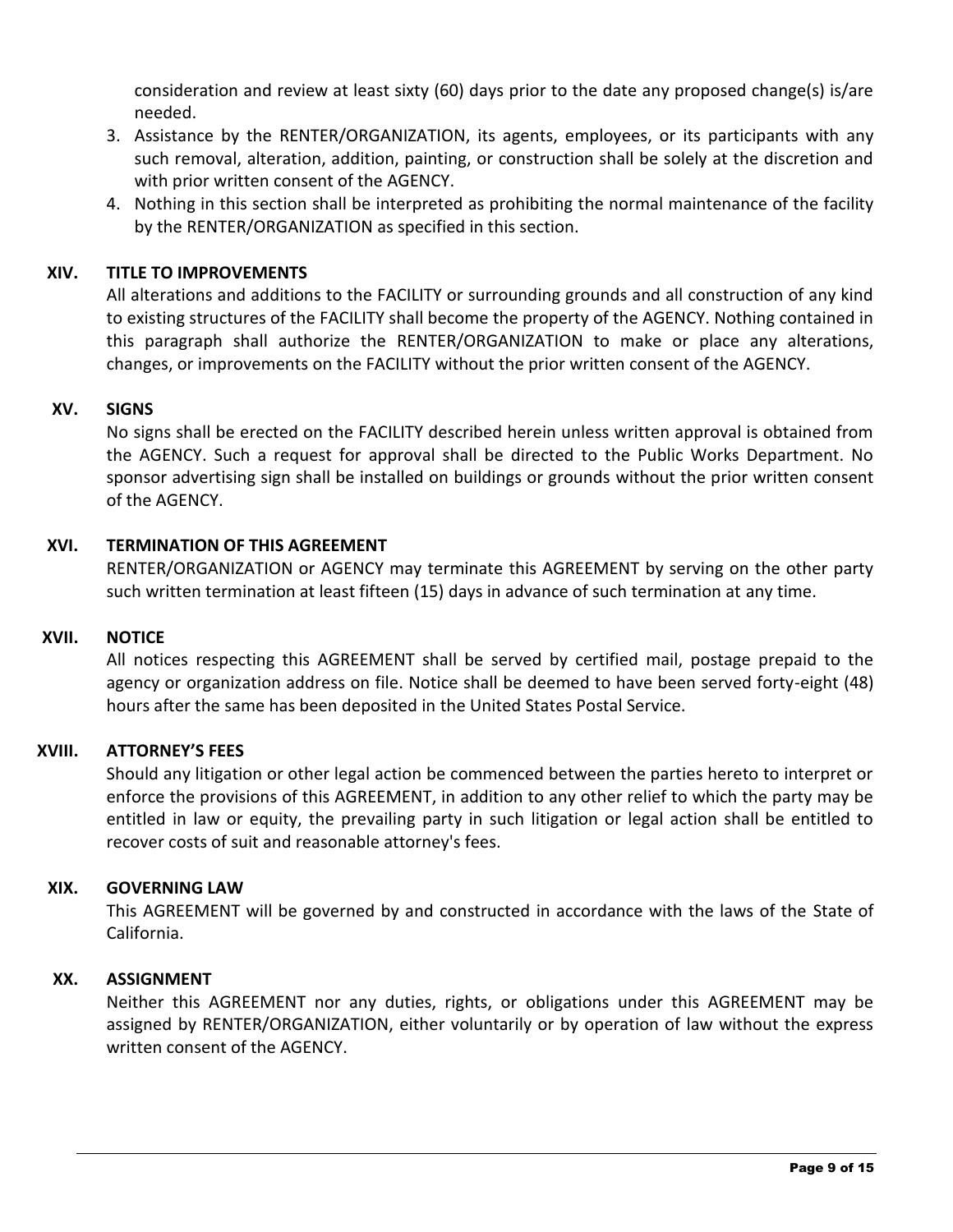#### **XXI. INDEMNIFICATION**

RENTER/ORGANIZATION shall indemnify, defend, and hold harmless AGENCY, its board or city council, members of boards and commissions, its officers, agents, employees, and volunteers ("herein for the purposes of this provision collectively referred to as "AGENCY") from and against any and all causes of action, claims, liabilities, obligations, judgments, losses, costs, expenses, or damages, including liability for injuries or illnesses to any person or persons or damage to property arising out of or in any way connected with RENTER/ORGANIZATION'S use of the FACILITY. RENTER/ORGANIZATION'S duties hereunder include, but are not limited to, claims, allegations, or liabilities, in whatever form, arising from breach of contract, bodily injury, economic loss, death, personal injury, property damage, loss of use, or property loss. The RENTER/ORGANIZATION'S obligation to indemnify, defend and hold harmless includes, but is not limited to, any liability or expense, including defense costs and legal fees, arising from the negligent acts or omissions, or willful misconduct of RENTER/ORGANIZATION, its officers, employees, agents, participants, representatives, or vendors. It is further agreed, RENTER/ORGANIZATION'S obligations to indemnify, defend and hold harmless will apply even in the event of concurrent active or passive negligence on the part of AGENCY except for liability resulting from the sole negligence or willful misconduct of AGENCY relating to RENTER/ORGANIZATION'S use of the FACILITY under this AGREEMENT. In the event the AGENCY is made a party to any action, lawsuit, or other adversarial proceeding arising from RENTER/ORGANIZATION'S use of the FACILITY encompassed by this AGREEMENT, and upon demand by AGENCY, RENTER/ORGANIZATION shall have an immediate duty to defend the AGENCY at RENTER/ORGANIZATION'S cost or at AGENCY's option, to reimburse AGENCY for its costs of defense, including reasonable attorney's fees and costs incurred in the defense of such matters.

#### **XXII. INSURANCE**

RENTER/ORGANIZATION shall maintain insurance in conformance with the requirements set forth in this section. RENTER/ORGANIZATION will use existing coverage to comply with these requirements. If that existing coverage does not meet the requirements set forth herein, RENTER/ORGANIZATION agrees to amend, supplement, or endorse the existing coverage to do so.

RENTER/ORGANIZATION acknowledges that the insurance coverage and policy limits set forth in this section constitute the minimum amount of coverage required. Any insurance proceeds available to RENTER/ORGANIZATION in excess of the limits and coverage identified in this AGREEMENT and which is applicable to a given loss, claim or demand, will be equally available to AGENCY.

AGENCY reserves the right to require additional insurance coverage(s) not specified in this section, if, in the sole discretion of the AGENCY, such additional coverages are necessary to protect the AGENCY.

ORGANIZATION shall provide the following types and amounts of insurance:

**General liability insurance.** RENTER/ORGANIZATION shall maintain commercial general liability insurance with coverage at least as broad as Insurance Services Office form CG 00 01, in an amount not less than \$2,000,000 per occurrence, \$4,000,000 general aggregate, for bodily injury, personal injury, and property damage. The policy must include contractual liability that has not been amended. Any endorsement restricting standard ISO "insured contract" language will not be accepted.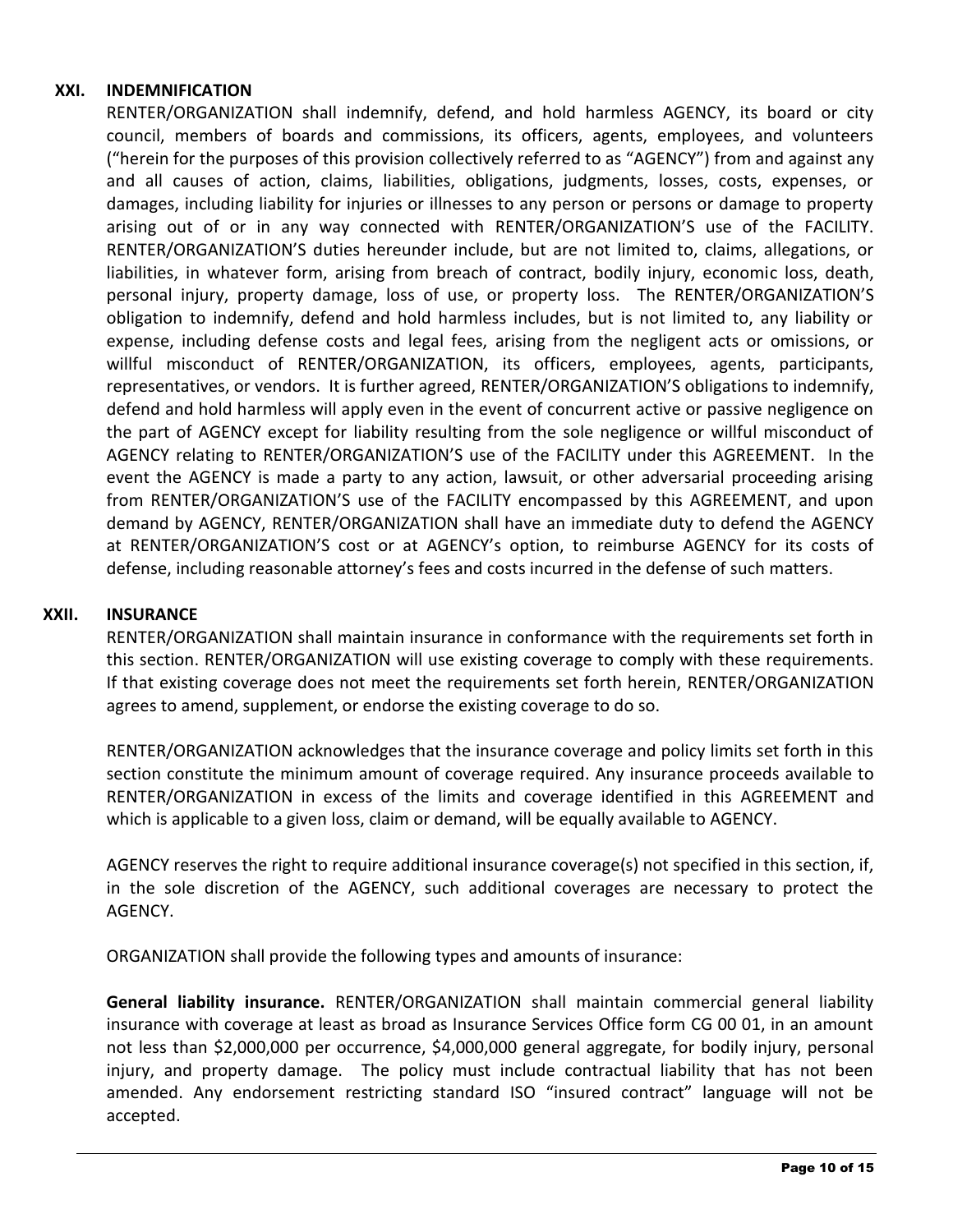**Athletic Participant's Medical Expense.** Sports associations or events with athletic participants shall provide evidence of athletic participant's medical expense coverage to respond to athletic participant's injuries. This coverage may be part of commercial general liability coverage.

**Automobile liability insurance.** RENTER/ORGANIZATION shall maintain automobile insurance at least as broad as Insurance Services Office form CA 00 01 covering bodily injury and property damage for all activities of the RENTER/ORGANIZATION arising out of or in connection with the use of the FACILITY, including coverage for any owned, hired, non-owned or rented vehicles, in an amount not less than \$1,000,000 combined single limit for each accident.

**Umbrella or excess liability insurance.** [Optional depending on limits required]. RENTER/ORGANIZATION shall obtain and maintain an umbrella or excess liability insurance policy with limits that will provide bodily injury, personal injury, and property damage liability coverage at least as broad as the primary coverages set forth above, including commercial general liability, automobile liability, and employer's liability. Such policy or policies shall include the following terms and conditions:

- A drop-down feature requiring the policy to respond if any primary insurance that would otherwise have applied proves to be uncollectible in whole or in part for any reason;
- Pay "on behalf of" wording as opposed to reimbursement;
- Concurrency of effective dates with primary policies;
- Policies shall "follow form" to the underlying primary policies; and
	- Insureds under primary policies shall also be insureds under the umbrella or excess policies.

**Workers' compensation insurance**. RENTER/ORGANIZATION shall maintain workers' compensation insurance (statutory limits) and employer's liability insurance (with limits of at least \$1,000,000). RENTER/ORGANIZATION shall submit to AGENCY, along with the certificate of insurance, a waiver of subrogation endorsement in favor of AGENCY, its officers, agents, employees, and volunteers.

## **AGENCY reserves the right to require additional lines of insurance, such as:**

- 1. **Sexual abuse/molestation insurance.** RENTER/ORGANIZATION shall procure and maintain sexual abuse and molestation liability coverage in an amount not less than \$1,000,000 per occurrence, \$2,000,000 general aggregate. This coverage may be part of commercial general liability coverage, professional liability coverage, or a separate policy.
- 2. **Liquor liability insurance.** RENTER/ORGANIZATION shall maintain full liquor liability insurance coverage in an amount not less than \$1,000,000 per occurrence, \$2,000,000 general aggregate.
- 3. **Other.** If RENTER/ORGANIZATION contracts with a third-party service provider (e.g., caterer), RENTER/ORGANIZATION will require the service provider to procure and maintain at its sole cost and expense comprehensive general liability insurance in an amount not less than \$1,000,000 per occurrence, \$2,000,000 general aggregate, and if applicable, liquor liability coverage in an amount not less than \$1,000,000 per occurrence, \$2,000,000 general aggregate, or other lines of coverage AGENCY requires. Both AGENCY and RENTER/ORGANIZATION shall be endorsed as additional insureds.

## **Other provisions or requirements**

**Proof of insurance**. RENTER/ORGANIZATION shall provide certificates of insurance to AGENCY as evidence of the insurance coverage required herein. Insurance certificates and endorsements must be approved by AGENCY prior to commencement of the use of the FACILITY. Current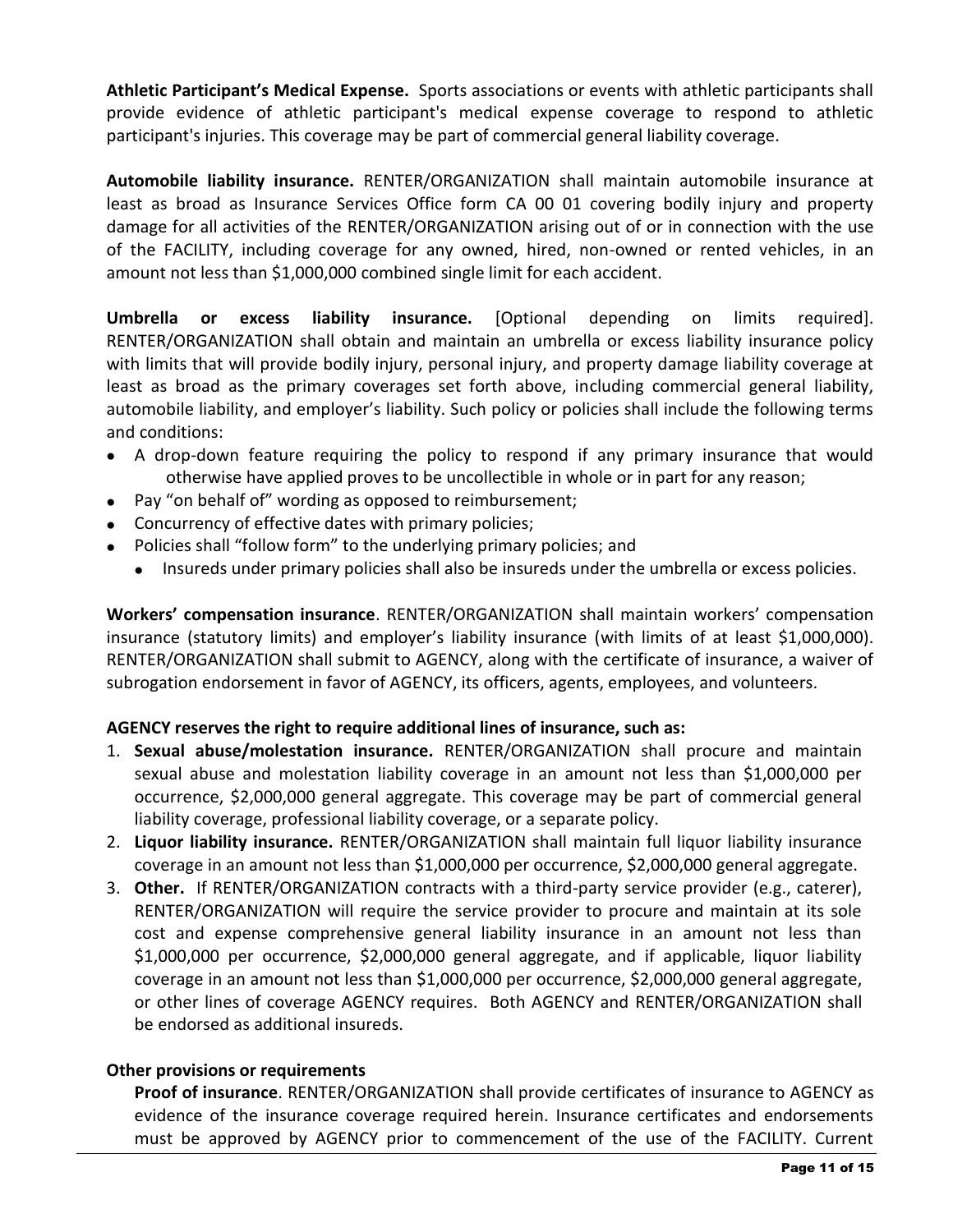certification of insurance shall be kept on file with AGENCY at all times during the term of this AGREEMENT. AGENCY reserves the right to require complete, certified copies of all required insurance policies, at any time.

**Additional insured status.** General liability policies shall provide or be endorsed to provide that AGENCY and its officers, officials, employees, agents, and volunteers shall be additional insureds under such policies. This provision shall also apply to any excess/umbrella liability policies.

AGENCY reserves the right to apply this provision to other lines of required insurance coverage, e.g., automobile, sexual abuse and molestation, and liquor liability policies.

**Duration of coverage.** RENTER/ORGANIZATION shall procure and maintain for the duration of the AGREEMENT insurance against claims for injuries to persons or damages to property, which may arise from or in connection with the use of the FACILITY hereunder by RENTER/ORGANIZATION, its agents, representatives, employees, or volunteers.

**Primary/non-contributing.** Coverage provided by RENTER/ORGANIZATION shall be primary and any insurance or self-insurance procured or maintained by AGENCY shall not be required to contribute with it. The limits of insurance required herein may be satisfied by a combination of primary and umbrella or excess insurance. Any umbrella or excess insurance shall contain or be endorsed to contain a provision that such coverage shall also apply on a primary and noncontributory basis for the benefit of AGENCY before the AGENCY's own insurance or selfinsurance shall be called upon to protect it as a named insured.

**Waiver of subrogation.** All insurance coverage maintained or procured pursuant to this AGREEMENT shall be endorsed to waive subrogation against AGENCY, its elected or appointed officers, agents, officials, employees, and volunteers, or shall specifically allow RENTER/ORGANIZATION or others providing insurance evidence in compliance with these specifications to waive their right of recovery prior to a loss. RENTER/ORGANIZATION hereby waives its own right of recovery against AGENCY and shall require similar written express waivers and insurance clauses from each of its sub-organizations.

**Notice of cancellation.** RENTER/ORGANIZATION agrees to oblige its insurance agent or broker and insurers to provide to AGENCY with a thirty (30) day notice of cancellation (except for nonpayment for which a ten (10) day notice is required) or nonrenewal of coverage for each required coverage.

RENTER/ORGANIZATION agrees to oblige its insurance agent or broker and insurers to provide AGENCY with a thirty (30) day notice of any change of coverage or limits.

**Acceptable insurers.** All insurance policies shall be issued by an insurance company currently authorized by the Insurance Commissioner to transact business of insurance or is on the List of Approved Surplus Line Insurers in the State of California, with an assigned policyholders' Rating of A- (or higher) and Financial Size Category Class VII (or larger) in accordance with the latest edition of Best's Key Rating Guide, unless otherwise approved by AGENCY.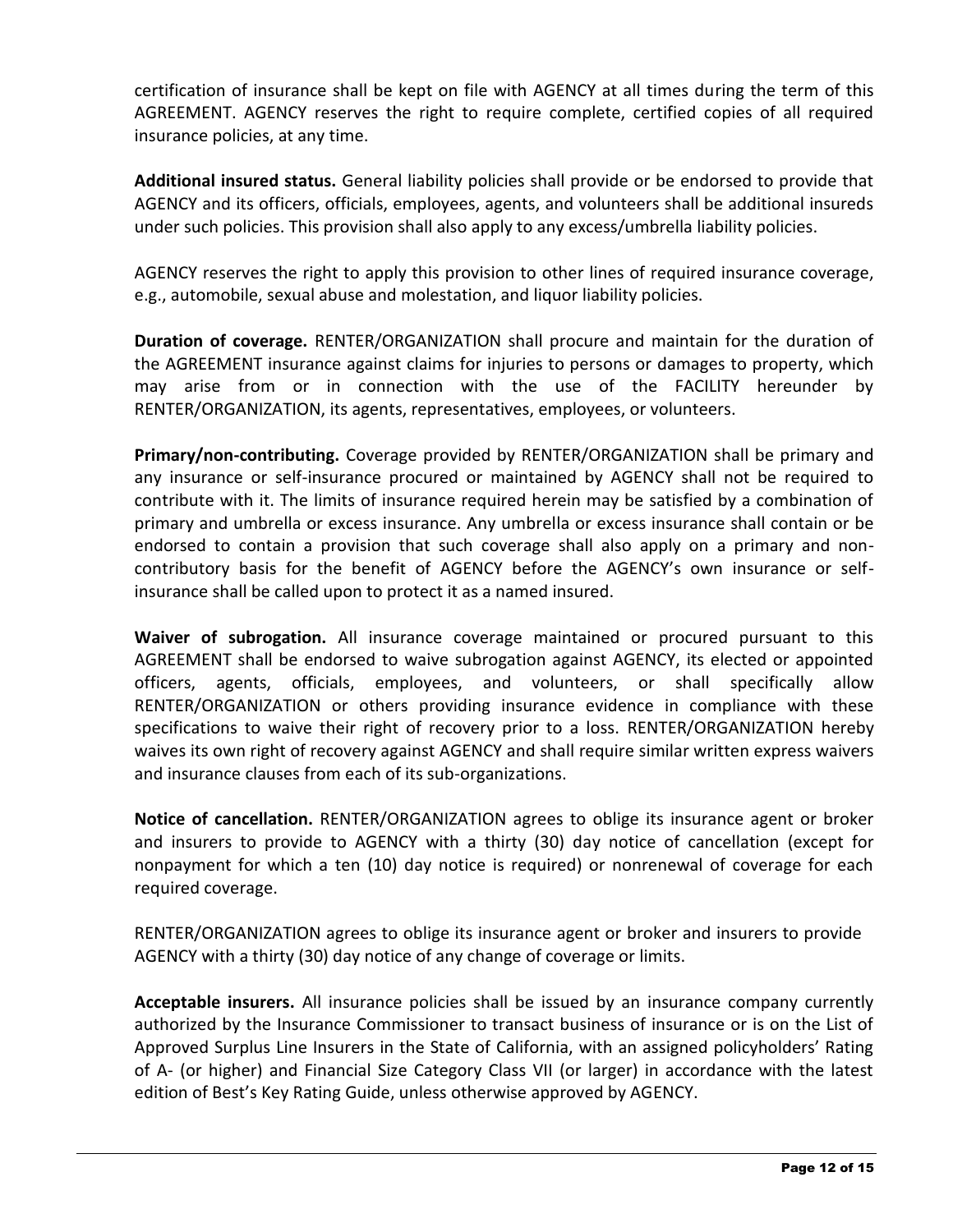**Enforcement of contract provisions (non estoppel).** RENTER/ORGANIZATION acknowledges and agrees that any actual or alleged failure on the part of the AGENCY to inform RENTER/ORGANIZATION of non-compliance with any requirement imposes no additional obligations on the AGENCY nor does it waive any rights hereunder.

**Agency's rights of enforcement.** In the event any policy of insurance required under this AGREEMENT does not comply with these specifications or is canceled and not replaced, AGENCY has the right, but not the duty, to obtain the insurance it deems necessary, and any premium paid by AGENCY will be promptly reimbursed by RENTER/ORGANIZATION. In the alternative, AGENCY may cancel this AGREEMENT.

**Requirements not limiting.** Requirements of specific coverage features or limits contained in this section are not intended as a limitation on coverage, limits or other requirements, or a waiver of any coverage normally provided by any insurance. Specific reference to a given coverage feature is for purposes of clarification only as it pertains to a given issue and is not intended by any party or insured to be all inclusive, or to the exclusion of other coverage, or a waiver of any type. If the RENTER/ORGANIZATION maintains higher limits than the minimums shown above, the AGENCY requires and shall be entitled to coverage for the higher limits maintained by the RENTER/ORGANIZATION. Any available insurance proceeds in excess of the specified minimum limits of insurance and coverage shall be available to the AGENCY.

**Prohibition of undisclosed coverage limitations.** None of the coverages required herein will be in compliance with these requirements if they include any limiting endorsement of any kind that has not been first submitted to AGENCY and approved of in writing.

**Separation of insureds.** A severability of interests provision must apply for all additional insureds ensuring that RENTER/ORGANIZATION'S/sub-organization's insurance shall apply separately to each insured against whom claim is made or suit is brought, except with respect to the insurer's limits of liability. The policy(ies) shall not contain any cross-liability exclusions.

**Pass through clause.** RENTER/ORGANIZATION agrees to ensure that its sub-organizations, vendors, consultants, subcontractors, and any other third party involved with the RENTER/ORGANIZATION'S use of the FACILITY who is brought onto or involved in the FACILITY by RENTER/ORGANIZATION, provide the same minimum insurance coverage and endorsements required of RENTER/ORGANIZATION pursuant to this AGREEMENT. RENTER/ORGANIZATION agrees to monitor and review all such coverage and assumes all responsibility for ensuring that such coverage is provided in conformity with the requirements of this section. RENTER/ORGANIZATION agrees that upon request, all agreements with sub-organizations, vendors, consultants, subcontractors, any other third party, and others engaged in the use of the FACILITY will be submitted to AGENCY for review and approval.

**Agency's right to revise specifications.** AGENCY reserves the right at any time during the term of the AGREEMENT to change the amounts and types of insurance required by giving the RENTER/ORGANIZATION at least thirty (30) days advance written notice of such change. However, AGENCY reserves the right to give less than thirty (30) days notice if AGENCY first becomes aware of an issue and needs to change the amounts and types of insurance within thirty (30) days of the begin date.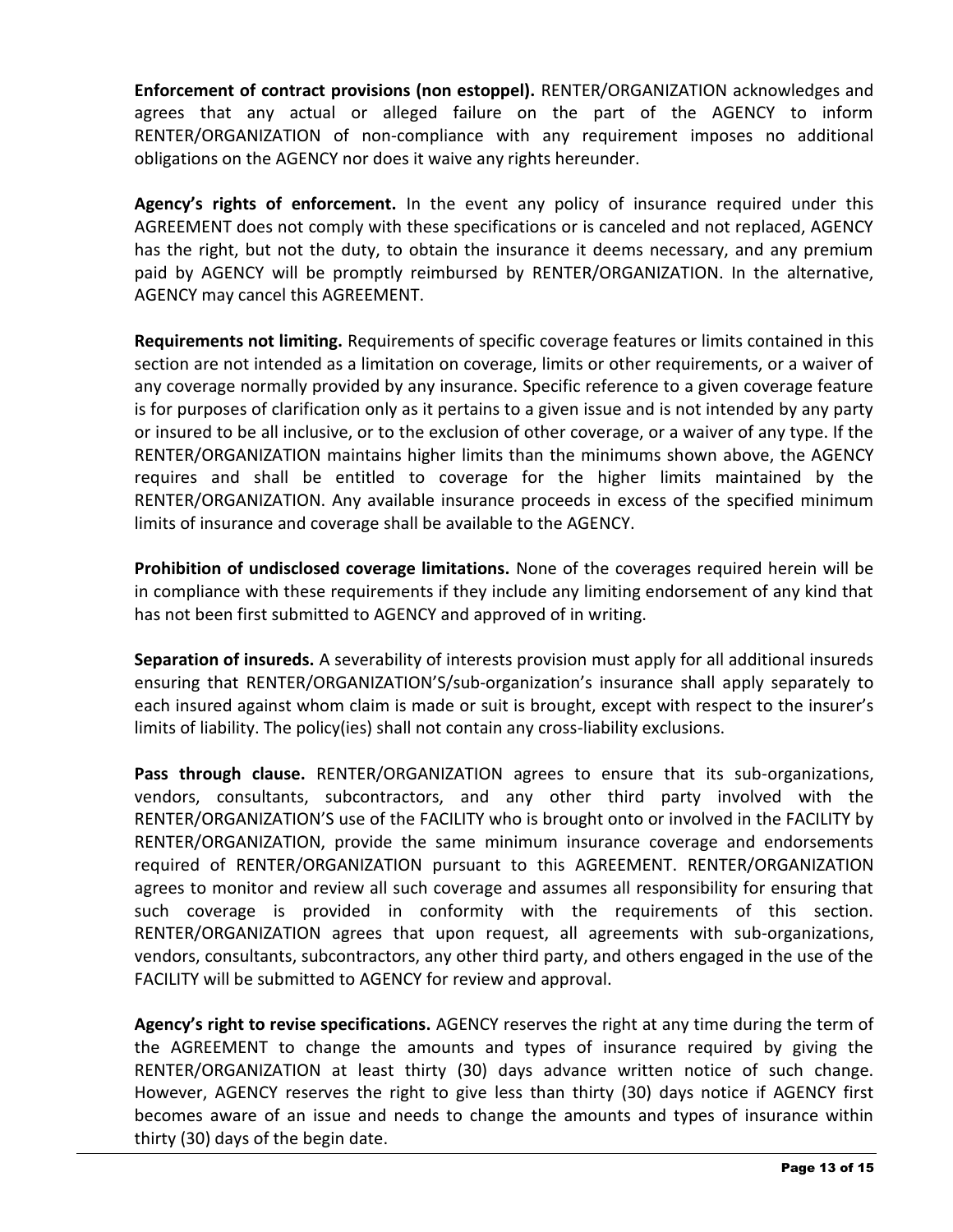**Self-insured retentions.** Any self-insured retentions must be declared to and approved by AGENCY. AGENCY reserves the right to require that self-insured retentions be eliminated, lowered, or replaced by a deductible. Self-insurance will not be considered to comply with these specifications unless approved by AGENCY.

**Timely notice of claims.** RENTER/ORGANIZATION shall give AGENCY prompt and timely notice of claims made or suits instituted that arise out of or result from RENTER/ORGANIZATION'S use of the FACILITY under this AGREEMENT, and that involve or may involve coverage under any of the required liability policies.

**Additional insurance.** RENTER/ORGANIZATION shall also procure and maintain, at its own cost and expense, any additional kinds of insurance, which in its own judgment may be necessary for its proper protection arising from its use of the FACILITY.

## **XXIII. MISCELLANEOUS**

- 1. RENTER/ORGANIZATION shall not admit a larger number of individuals than can lawfully, safely, and freely move about the FACILITY.
- 2. Gambling of any kind is not permitted at the FACILITY.
- 3. Smoking is not permitted at the FACILITY.
- 4. For indoor facilities, no animals are permitted at the FACILITY, except for service animals, as defined under the Americans with Disabilities Act, which are individually trained to do work or perform tasks for people with disabilities.
- 5. If RENTER/ORGANIZATION violates any part of this AGREEMENT or reports false information to AGENCY, AGENCY may refuse RENTER/ORGANIZATION further use of the FACILITY, and RENTER/ORGANIZATION shall forfeit a portion, or all, of the rental fee and/or the deposit.
- 6. AGENCY may impose additional requirements as deemed necessary to protect the health, safety, and/or welfare of the community.
- 7. Any person aggrieved by AGENCY's decision with respect to this AGREEMENT may appeal to AGENCY in writing no later than five (5) days after AGENCY's decision has been communicated to the aggrieved party.
- 8. If any provision of this AGREEMENT is held to be invalid or unenforceable, the remaining provisions shall remain in full force and effect.
- 9. Children must be supervised at all times.
- 10. No congregating or loitering outside of building is allowed
- 11. The City is not responsible for any property left behind
- 12. Glass bottles are not permitted
- 13. No rice, birdseed, or confetti is allowed.
- 14. For private party events in the gymnasium, the bar must be in a designated area and a bartender or an adult over 21 years of age must be present to check identifications and serve beverages. Consumption of alcoholic beverages by persons under age 21 is prohibited by law
- 15. No lit candles and open flames are permitted on premises
- 16. No fog or smoke machines are permitted on premises
- 17. All tables and chairs must have tip glides to prevent floor damage
- 18. City facilities may not be used for the purpose of assisting a campaign for election of any person to any office or for the promotion of or opposition to any ballot proposition